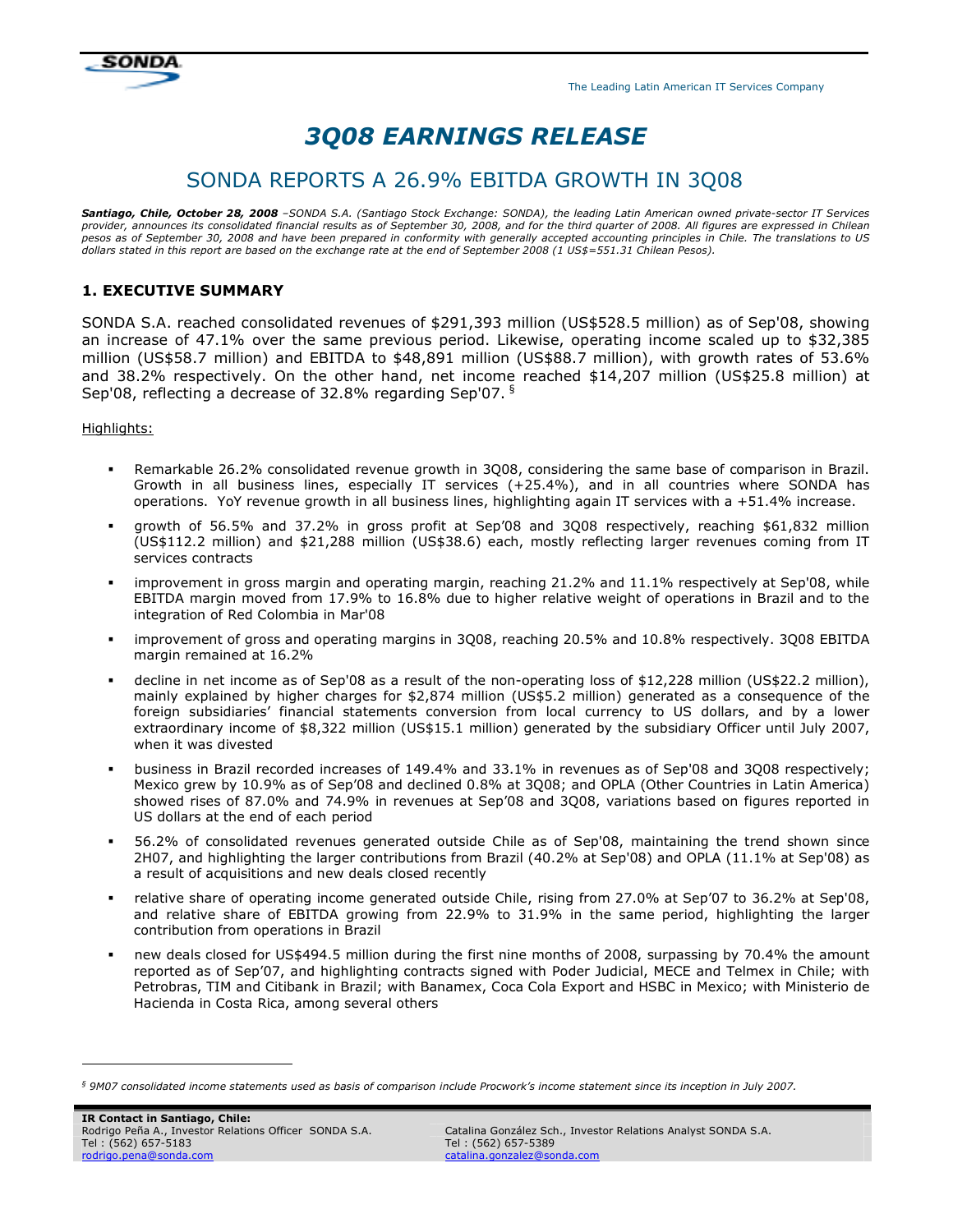

# Figure 1 - Consolidated Financial Statements

| SONDA CONSOLIDATED FINANCIAL STATEMENT                |                 |               |           |               |  |  |  |  |  |
|-------------------------------------------------------|-----------------|---------------|-----------|---------------|--|--|--|--|--|
|                                                       | Sep-07 / Sep-08 |               |           |               |  |  |  |  |  |
| In millions of constant Ch\$ as of September 30, 2008 |                 |               |           |               |  |  |  |  |  |
| Income Statement                                      | <b>Sep-07</b>   | <b>Sep-08</b> | Var.      | $\frac{0}{0}$ |  |  |  |  |  |
| <b>Sales</b>                                          | 198.099         | 291.393       | 93.294    | 47,1%         |  |  |  |  |  |
| Cost of Sales                                         | $-158.594$      | $-229.561$    | $-70.967$ | 44,7%         |  |  |  |  |  |
| <b>Gross Profit</b>                                   | 39.505          | 61.832        | 22.327    | 56,5%         |  |  |  |  |  |
| Administrative and Selling Expenses                   | $-18.416$       | $-29.447$     | $-11.031$ | 59,9%         |  |  |  |  |  |
| <b>Operating Income</b>                               | 21.089          | 32.385        | 11.296    | 53,6%         |  |  |  |  |  |
| Depreciation and Amortization                         | 14.299          | 16.506        | 2.207     | 15,4%         |  |  |  |  |  |
| <b>EBITDA</b>                                         | 35.388          | 48.891        | 13.503    | 38,2%         |  |  |  |  |  |
| Financial Income (Expense), Net                       | 2.835           | 1.355         | $-1.480$  | $-52,2%$      |  |  |  |  |  |
| <b>Financial Income</b>                               | 5.701           | 4.038         | $-1.664$  | $-29,2%$      |  |  |  |  |  |
| <b>Financial Expense</b>                              | $-2.866$        | $-2.683$      | 184       | $-6,4%$       |  |  |  |  |  |
| Price-level Restatement                               | $-3.638$        | $-3.497$      | 141       | $-3,9%$       |  |  |  |  |  |
| Foreign Exchange Difference                           | $-372$          | $-2.348$      | $-1.976$  | 531,6%        |  |  |  |  |  |
| Other Non-Operating Incomes                           | 7.108           | $-7.738$      | $-14.846$ | $-208,9%$     |  |  |  |  |  |
| <b>Non Operating Income</b>                           | 5.934           | $-12.228$     | $-18.161$ | $-306,1%$     |  |  |  |  |  |
| Income before Taxes                                   | 27.022          | 20.157        | $-6.865$  | $-25,4%$      |  |  |  |  |  |
| Income Taxes                                          | $-5.193$        | $-4.824$      | 370       | $-7,1%$       |  |  |  |  |  |
| Minority Interest                                     | $-715$          | $-1.166$      | $-450$    | 62,9%         |  |  |  |  |  |
| Amortization of Negative Goodwill                     | 39              | 39            | 0         | $-0,4%$       |  |  |  |  |  |
| <b>Net Income</b>                                     | 21.153          | 14.207        | $-6.946$  | $-32,8%$      |  |  |  |  |  |
| <b>Balance Sheet</b>                                  | <b>Sep-07</b>   | Sep-08        | Var.      | $\frac{0}{0}$ |  |  |  |  |  |
| <b>Assets</b>                                         | 363.414         | 349.654       | $-13.760$ | $-3,8%$       |  |  |  |  |  |
| <b>Current Assets</b>                                 | 176.635         | 163.669       | $-12.966$ | $-7,3%$       |  |  |  |  |  |
| Cash and Equivalents                                  | 65.483          | 34.496        | $-30.987$ | $-47,3%$      |  |  |  |  |  |
| <b>Accounts Receivables</b>                           | 82.895          | 94.567        | 11.672    | 14,1%         |  |  |  |  |  |
| <i>Inventories</i>                                    | 10.076          | 14.095        | 4.019     | 39,9%         |  |  |  |  |  |
| <b>Other Current Assets</b>                           | 18.180          | 20.511        | 2.331     | 12,8%         |  |  |  |  |  |
| Property, Plant and Equipment                         | 62.224          | 60.372        | $-1.852$  | $-3,0%$       |  |  |  |  |  |
| Investment in Other Companies                         | 2.047           | 3.157         | 1.111     | 54,3%         |  |  |  |  |  |
| Other Assets                                          | 122.508         | 122.455       | $-53$     | 0,0%          |  |  |  |  |  |
| Liabilities                                           | 108.186         | 101.385       | $-6.801$  | $-6,3%$       |  |  |  |  |  |
| <b>Current Liabilities</b>                            | 74.155          | 74.369        | 214       | 0,3%          |  |  |  |  |  |
| Short-Term Financial Debt                             | 20.817          | 18.159        | $-2.658$  | $-12,8%$      |  |  |  |  |  |
| <b>Other Current Liabilities</b>                      | 53.338          | 56.210        | 2.871     | 5,4%          |  |  |  |  |  |
| Long-Term Financial Debt                              | 24.863          | 14.426        | $-10.437$ | $-42,0%$      |  |  |  |  |  |
| Other Current Liabilities                             | 5.545           | 8.462         | 2.917     | 52,6%         |  |  |  |  |  |
| Minority Interest                                     | 3.623           | 4.128         | 505       | 14,0%         |  |  |  |  |  |
| <b>Total Shareholder's Equity</b>                     | 255.227         | 248.269       | $-6.958$  | $-2,7%$       |  |  |  |  |  |
| <b>Total Liabilities and Shareholder's Equity</b>     | 363.414         | 349.654       | $-13.760$ | $-3,8%$       |  |  |  |  |  |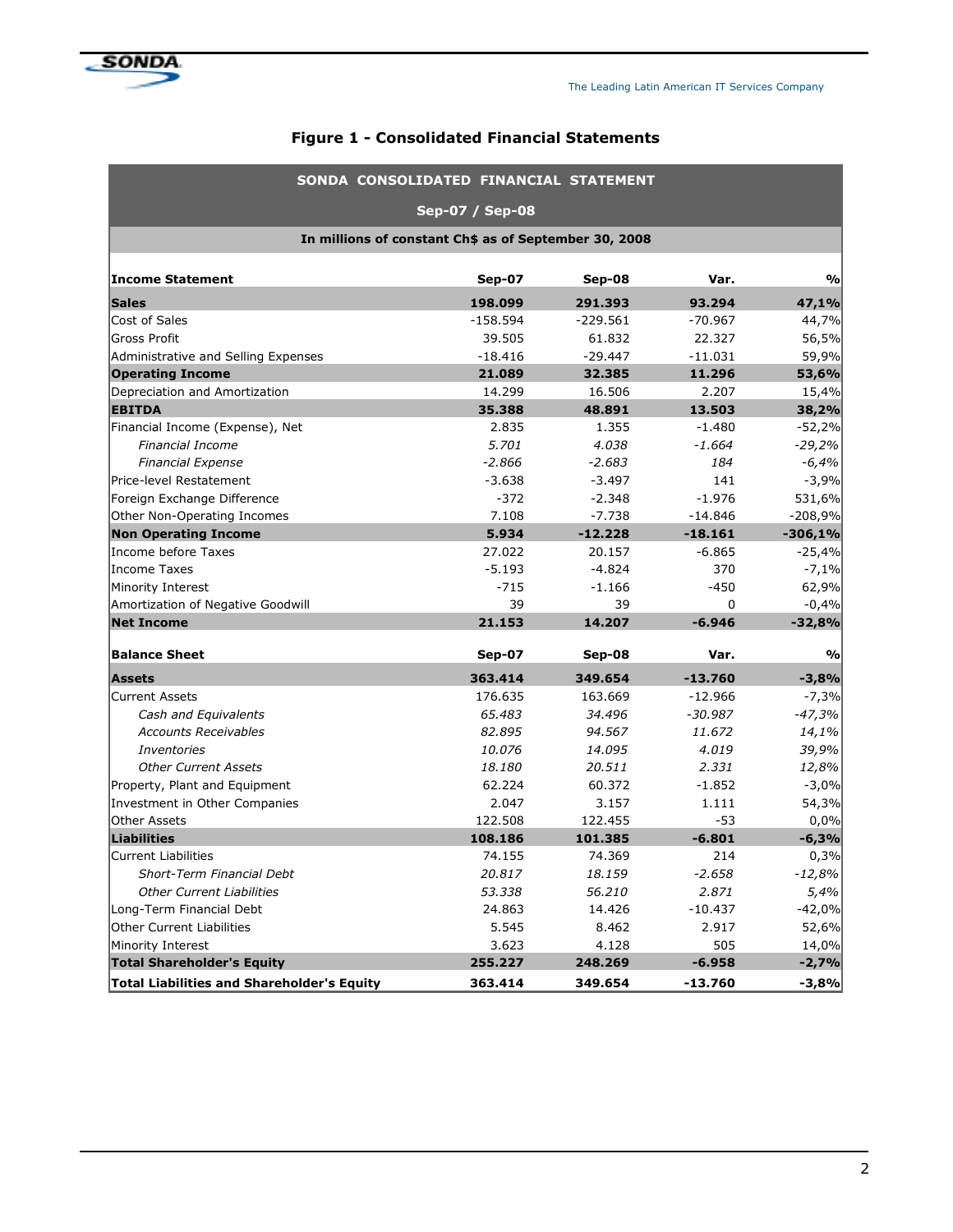

#### 2. MANAGEMENT DISCUSSION AND ANALYSIS ON 9M08 AND 3Q08 RESULTS

#### SEPTEMBER 2008 RESULTS (9M08)

Consolidated revenues amounted to \$291,393 million (US\$528.5 million) at Sep'08, surpassing in 47.1% the same previous period, which is primarily explained by:

 51.4% of growth in revenues coming from the IT services business, totaling \$189,122 million (US\$343.0 million) at Sep'08, which included:

- larger revenues coming from professional services and systems integration (+\$45,139 million equivalent to US\$81.9 million), mainly related to new businesses in Brazil and OPLA - larger revenues coming from IT outsourcing services (+\$11,423 million equivalent to US\$20.7 million), mostly associated to IT outsourcing contracts in Brazil, Chile and OPLA

 increase of 111.8% in the applications business, with total revenues of \$34,610 million (US\$62.8 million) in Sep'08, primarily due to:

- larger revenues coming from support and implementation services (+\$9,236 million equivalent to US\$16.8 million), mainly related to SAP business in Brazil

- larger revenues coming from software license sales (+\$6,040 million equivalent to US\$11.0 million), mainly explained by a greater commercial activity in Brazil

 rise of 19.1% in the platforms business, reaching \$67,660 million (US\$122.7 million) at Sep'08, primarily explained by:

- larger revenues coming from hardware sales (+\$10,254 million equivalent to US\$18.6 million), mostly due to new deals closed in Chile and OPLA, especially Costa Rica, Colombia, Argentina and Peru

IT services business contributed with a 64.9% of consolidated revenues at Sep'08, applications business generated an 11.9% and platforms business provided a 23.2%

| SONDA CONSOLIDATED - Millions of constant Ch\$ as of September 30, 2008 |         |         |        |               |
|-------------------------------------------------------------------------|---------|---------|--------|---------------|
| <b>Revenues</b>                                                         | Sep-07  | Sep-08  | Var.   | $\frac{0}{0}$ |
| <b>Business Line</b>                                                    |         |         |        |               |
| lPlatforms                                                              | 56.829  | 67.660  | 10.831 | 19,1%         |
| IIT Services                                                            | 124.927 | 189.122 | 64.195 | 51,4%         |
| Applications                                                            | 16.343  | 34.610  | 18.267 | 111,8%        |
| Total                                                                   | 198.099 | 291.393 | 93.294 | 47,1%         |
| <b>Share by Business Line</b>                                           |         |         |        |               |
| <b>Platforms</b>                                                        | 28,7%   | 23,2%   |        |               |
| IT Services                                                             | 63,1%   | 64,9%   |        |               |
| Applications                                                            | 8,3%    | 11,9%   |        |               |
| Total                                                                   | 100,0%  | 100,0%  |        |               |

#### Figure 2 - Consolidated Revenues by Business Line

#### COST OF SALES AND ADMINISTRATIVE AND SELLING EXPENSES

Costs of sales reached \$229,561 million (US\$416.4 million) at Sep'08, which represented a rise of 44.7% regarding Sep'07, mainly explained by:

 higher costs related to labor (+\$45,809 million equivalent to US\$83.1 million), primarily due to increased staffing in Brazil and Colombia since Procwork and Red Colombia acquisitions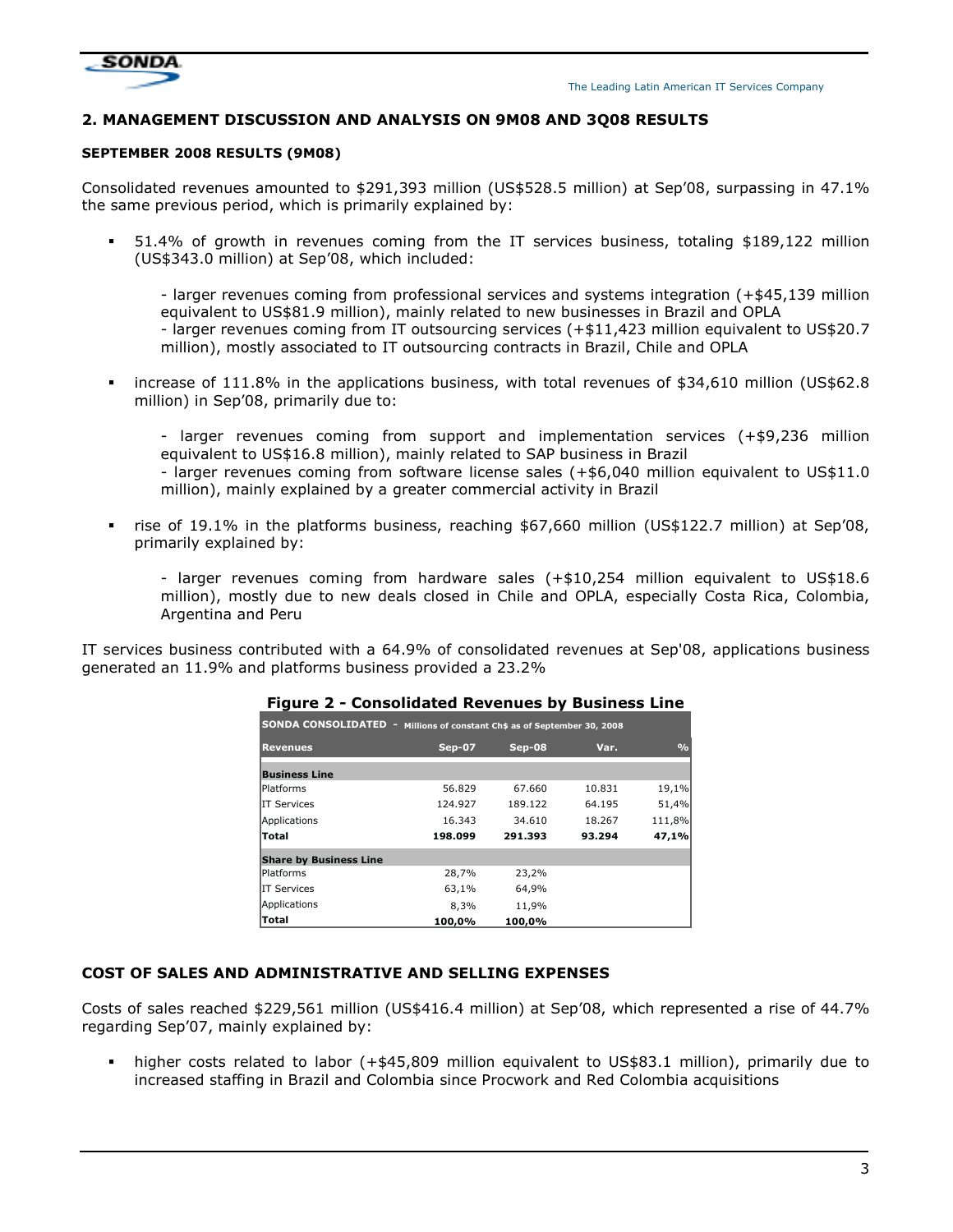

 larger cost of sales (+\$11,782 million equivalent to US\$21.4 million), mainly explained by increased sales of SAP licenses in Brazil and larger sales of hardware in OPLA and Chile

On the other hand, administrative and selling expenses totaled \$29,447 million (US\$53.4 million) at Sep'08, with a 59.9% growth regarding Sep'07, mainly as a result of higher labor costs associated with Procwork's integration in Brazil.

#### OPERATING INCOME AND EBITDA

Operating income scaled up to \$32,385 million (US\$58.7 million) at Sep'08, representing a rise of 53.6% with regard to Sep'07. This increase is explained by gross profit rise, which grew by 56.5% and totaled \$61,832 million (US\$112.2 million), as a result of larger consolidated revenues, especially in businesses with higher value added. Since this, gross margin increased to 21.2% and operating margin to 11.1% in Sep'08, equivalent to a growth of 130 and 50 basis points respectively.

Consolidated EBITDA amounted to \$48,891 million (US\$88.7 million) as of Sep'08, with a growth of 38.2% when compared to Sep'07, which was mostly explained by:

- increase of operating income (+\$11,296 million equivalent to US\$20.5 million), especially in Chile and Brazil
- larger depreciation and amortization charges (+\$1,900 million equivalent to US\$3.4 million), mainly in Brazil, Mexico and Chile

EBITDA margin moved from 17.9% at Sep'07 to 16.8% at Sep'08, primarily due to the increased relative share of Brazilian operations during the last 12 months and the integration of Red Colombia since Mar'08.

|                                                       | Figure 3 - Income Statement             |            |           |               |  |  |  |  |  |  |  |
|-------------------------------------------------------|-----------------------------------------|------------|-----------|---------------|--|--|--|--|--|--|--|
|                                                       | SONDA CONSOLIDATED STATEMENTS OF INCOME |            |           |               |  |  |  |  |  |  |  |
| In millions of constant Ch\$ as of September 30, 2008 |                                         |            |           |               |  |  |  |  |  |  |  |
|                                                       |                                         |            |           |               |  |  |  |  |  |  |  |
| <b>INCOME STATEMENT</b>                               | $Sep-07$                                | Sep-08     | VAR.      | $\frac{0}{0}$ |  |  |  |  |  |  |  |
| <b>Sales</b>                                          | 198.099                                 | 291.393    | 93.294    | 47,1%         |  |  |  |  |  |  |  |
| Cost of Sales                                         | $-158.594$                              | $-229.561$ | $-70.967$ | 44,7%         |  |  |  |  |  |  |  |
| <b>Gross Profit</b>                                   | 39.505                                  | 61.832     | 22.327    | 56,5%         |  |  |  |  |  |  |  |
| <b>Operating Income</b>                               | 21.089                                  | 32.385     | 11.296    | 53,6%         |  |  |  |  |  |  |  |
| <b>EBITDA</b>                                         | 35,388                                  | 48.891     | 13.503    | 38,2%         |  |  |  |  |  |  |  |
| Non Operating Income                                  | 5.934                                   | $-12.228$  | $-18.161$ | $-306,1%$     |  |  |  |  |  |  |  |
| <b>Net Income</b>                                     | 21.153                                  | 14.207     | $-6.947$  | $-32,8%$      |  |  |  |  |  |  |  |
| <b>FINANCIAL RATIOS</b>                               |                                         |            |           |               |  |  |  |  |  |  |  |
| Gross Margin                                          | 19,9%                                   | 21,2%      |           |               |  |  |  |  |  |  |  |
| Operating Margin                                      | 10,6%                                   | 11,1%      |           |               |  |  |  |  |  |  |  |
| <b>EBITDA Margin</b>                                  | 17,9%                                   | 16,8%      |           |               |  |  |  |  |  |  |  |
| Net Margin                                            | 10,7%                                   | 4,9%       |           |               |  |  |  |  |  |  |  |

#### Figure 3 - Income Statement

#### NON-OPERATING INCOME

Non-operating income moved from a profit of \$5,934 million (US\$10.8 million) at Sep'07 to a loss of \$12,228 million (US\$22.2 million) at Sep'08, which is largely explained by:

- lower other non-operating income (-\$7,756 million equivalent to US\$14.1 million), with a final amount of \$784 million (US\$1.4 million) at Sep'08, mainly explained by the one-time profit of \$7,188 million (US\$13.0 million) generated by the divestiture of Officer in Jul'07,
- lower equity share in net income of related companies (\$1,134 million equivalent to US\$2.1 million) due to the divestitures of the equity investment in Officer in Jul' 07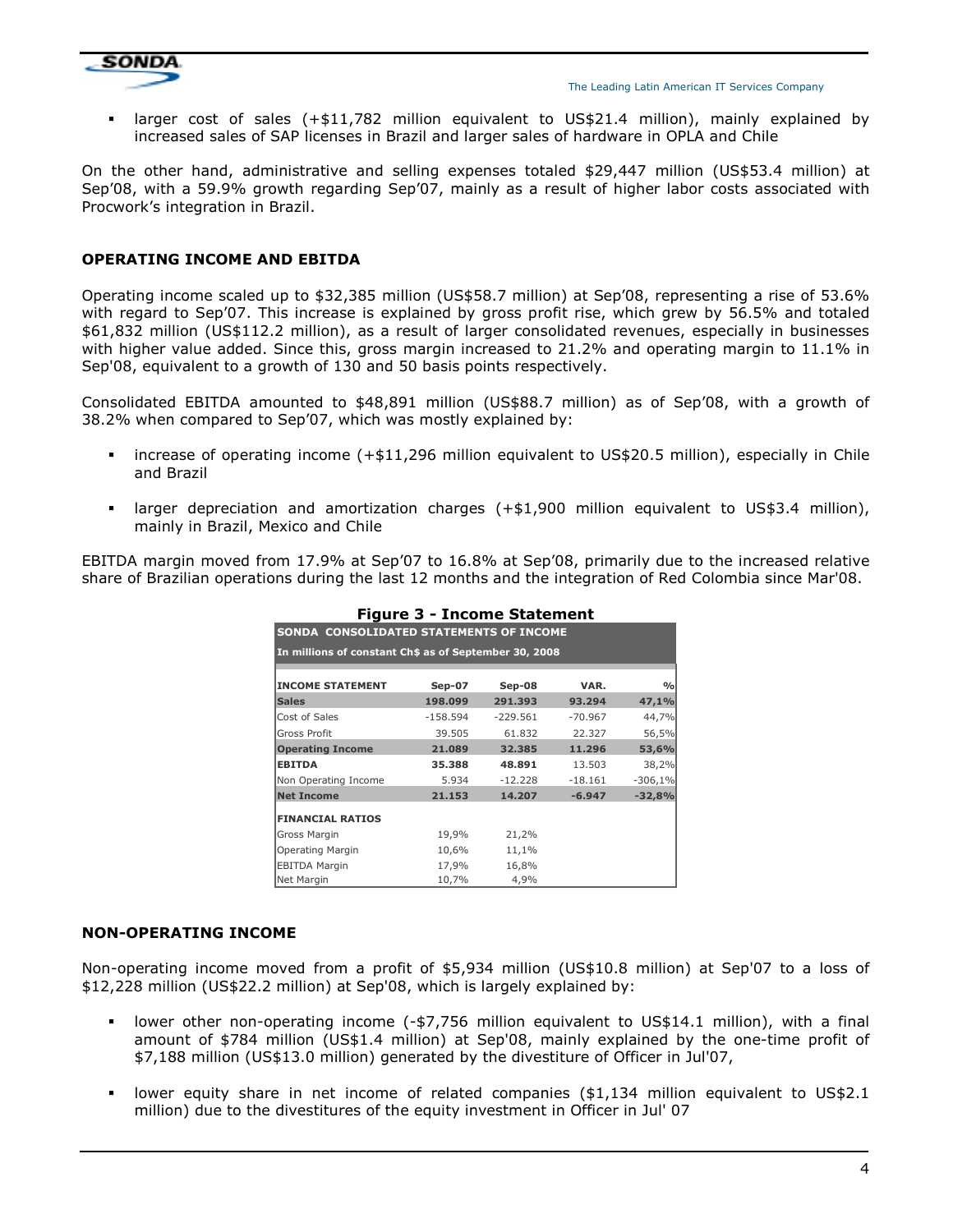

- larger other non-operating expenses (+\$3,684 million equivalent to US\$6.7 million), reaching a balance of \$5,249 million (US\$9.5 million) at Sep'08, mostly due to extraordinary charges related to restructuring operations costs and charge-off of assets of discontinued businesses
- larger charges for +\$2.874 million (equivalent to US\$5.2 million) as a result of the conversion of foreign subsidiaries' financial statements from local currencies to US Dollars under Technical Bulletin N°64
- greater goodwill amortization (+\$1,801 million equivalent to US\$3.3 million), totaling \$3,425 million (US\$6.2 million) at Sep'08, as a result of the acquisitions carried out as part of the investment plan 2007-2009

# NET INCOME

Nevertheless the operating improvement shown at Sep'08, net income reached \$14,207 million (US\$25.8 million), which meant a decrease of 32.8% when compared to Sep'07, primarily as a result of the nonoperating loss in this period. This fact, coupled with the revenue growth, led to a decline in net margin from 10.7% at Sep'07 to 4.9% at Sep'08.

# THIRD QUARTER 2008 RESULTS (3Q08)

#### REVENUES

During the third quarter of 2008, consolidated revenues scaled up to \$103,728 million (US\$188.1 million), representing 26.2% growth when compared to 3Q07. Without considering the additional revenues coming after Red Colombia acquisition, revenue growth in the quarter would have been 22.4% (organic growth). This increase is mostly a consequence of:

 growth of 25.4% in revenues from the IT services business, with a total of \$66,007 million (US\$119.7 million), due to:

- larger revenues coming from professional services and systems integration (+\$7,828 million equivalent to US\$14.2 million), mainly associated to an increased customer base and new contracts in Brazil, and new businesses in Mexico and OPLA (especially Colombia) - larger revenues coming from IT support and management services (+\$3,540 million equivalent to US\$6.4 million), mostly associated with new contracts in Brazil and OPLA

 increase of 32.9% in the applications business segment, with total revenues of \$12,785 million (US\$23.2 million) in 3Q08, mostly explained by:

- larger revenues coming from software license sales (+\$1,640 million equivalent to US\$3.0 million), mostly SAP-related software products in Brazil - larger revenues coming from support and implementation services (+\$652 million equivalent to US\$1.2 million), mainly due to a more intense commercial activity in Brazil

 rise of 25.3% in the platforms business, amounting to \$24,936 million (US\$45.2 million) in 3Q08, mainly due to:

- increase in hardware sales (+\$5,040 million equivalent to US\$9.1 million), as a result of higher amount of new businesses developed in Chile and OPLA, especially Colombia, Peru and Argentina

IT services business contributed with a 63.6% of consolidated revenues at 3Q08, applications business generated a 12.3% and platforms business provided a 24.1%.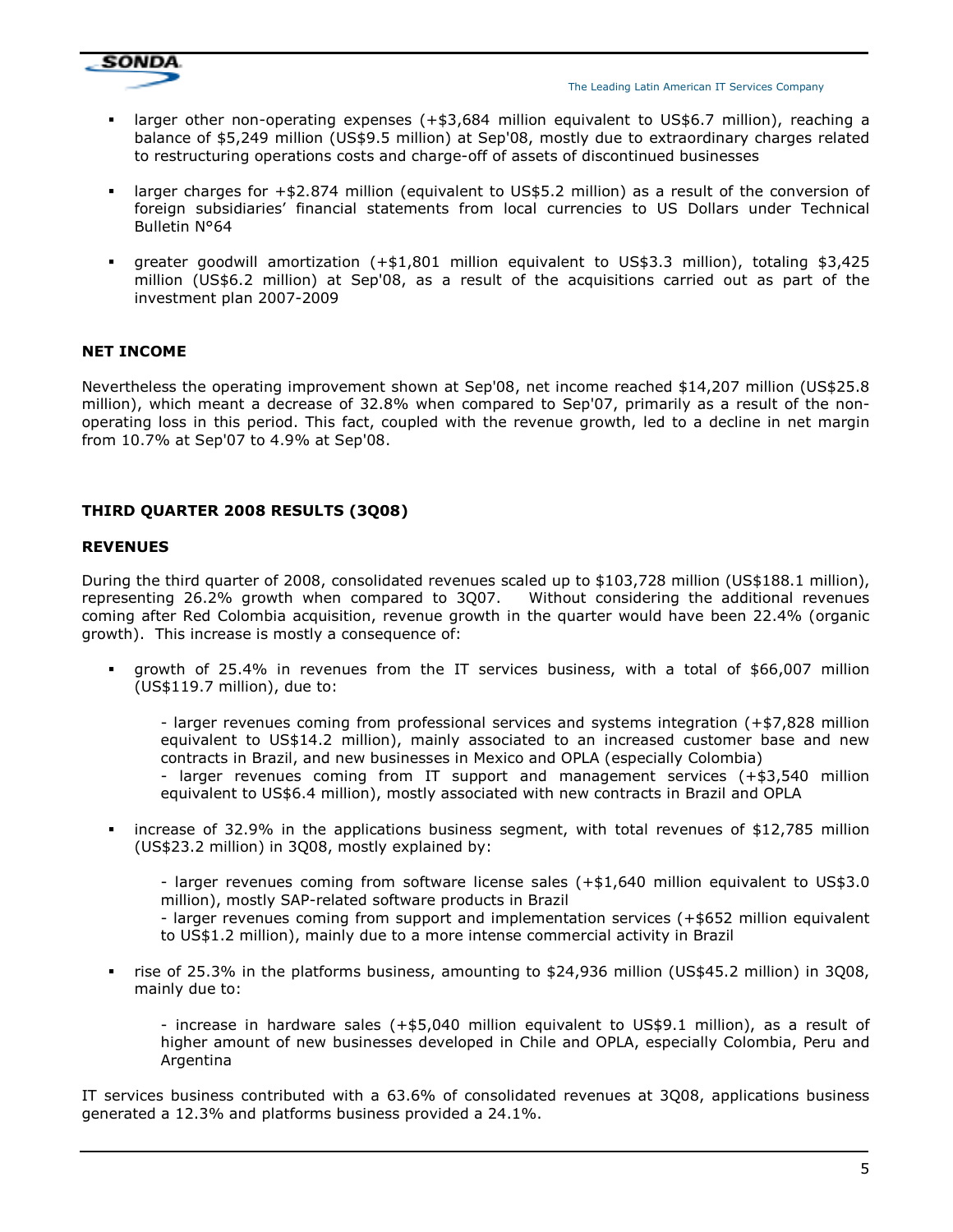

| <b>SONDA CONSOLIDATED -   Millions of constant Ch\$ as of September 30, 2008</b> |        |         |        |               |  |  |  |  |  |
|----------------------------------------------------------------------------------|--------|---------|--------|---------------|--|--|--|--|--|
| <b>Revenues</b>                                                                  | 3007   | 3008    | Var.   | $\frac{0}{0}$ |  |  |  |  |  |
| <b>Business Line</b>                                                             |        |         |        |               |  |  |  |  |  |
| <b>Platforms</b>                                                                 | 19.896 | 24.936  | 5.040  | 25,3%         |  |  |  |  |  |
| <b>IIT Services</b>                                                              | 52.656 | 66.007  | 13.351 | 25,4%         |  |  |  |  |  |
| Applications                                                                     | 9.622  | 12.785  | 3.163  | 32,9%         |  |  |  |  |  |
| <b>Total</b>                                                                     | 82.174 | 103.728 | 21.554 | 26,2%         |  |  |  |  |  |
| <b>Share by Business Line</b>                                                    |        |         |        |               |  |  |  |  |  |
| <b>Platforms</b>                                                                 | 24,2%  | 24,1%   |        |               |  |  |  |  |  |
| <b>IT Services</b>                                                               | 64,1%  | 63,6%   |        |               |  |  |  |  |  |
| Applications                                                                     | 11,7%  | 12,3%   |        |               |  |  |  |  |  |
| Total                                                                            | 100,0% | 100.0%  |        |               |  |  |  |  |  |

#### Figure 4 - Consolidated Revenues by Business Line

# COST OF SALES AND ADMINISTRATIVE AND SELLING EXPENSES

Cost of sales reached \$82,440 million (US\$149.5 million) at 3Q08, reflecting a 23.7% rise regarding 3Q07, mainly explained by:

- higher costs of labor (+\$10,445 million equivalent to US\$18.9 million), primarily by increased staffing in Brazil, Colombia and Mexico, as a result of additional engineers and technicians required to develop new projects and contracts
- higher costs of sales (+\$3,590 million equivalent to US\$6.5 million) mostly related to larger hardware sales in Chile and OPLA

With an increase of 35.8%, administrative and selling expenses totaled \$10,083 million (US\$18.3 million) at 3Q08, primarily explained by increased staffing in Colombia since Red Colombia acquisition.

#### OPERATING INCOME AND EBITDA

During the third quarter of 2008, operating income amounted to \$11,205 million (US\$20.3 million), representing a growth of 38.5% regarding 3Q07. This rise was mainly explained by a higher gross profit for the period, which grew by 37.2% and reached \$21,288 million (US\$38.6 million). As a percentage of sales, gross margin climbed up from 18.9% in 3Q07 to 20.5% in 3Q08, and operating margin grew from 9.8% in 3Q07 to 10.8% in 3Q08.

Consolidated EBITDA reached \$16,848 million (US\$30.6 million) at 3Q08, with a rise of 26.9% when compared to 3Q07, mainly explained by:

- increase of operating income (+\$3,115 million equivalent to US\$5.7 million), especially in Brazil and Chile
- larger depreciation and amortization charges (+\$237 million equivalent to US\$0.4 million), mainly in Mexico, Brazil and OPLA

EBITDA margin reached 16.2% at 3Q08, remaining at the same level shown at 3Q07.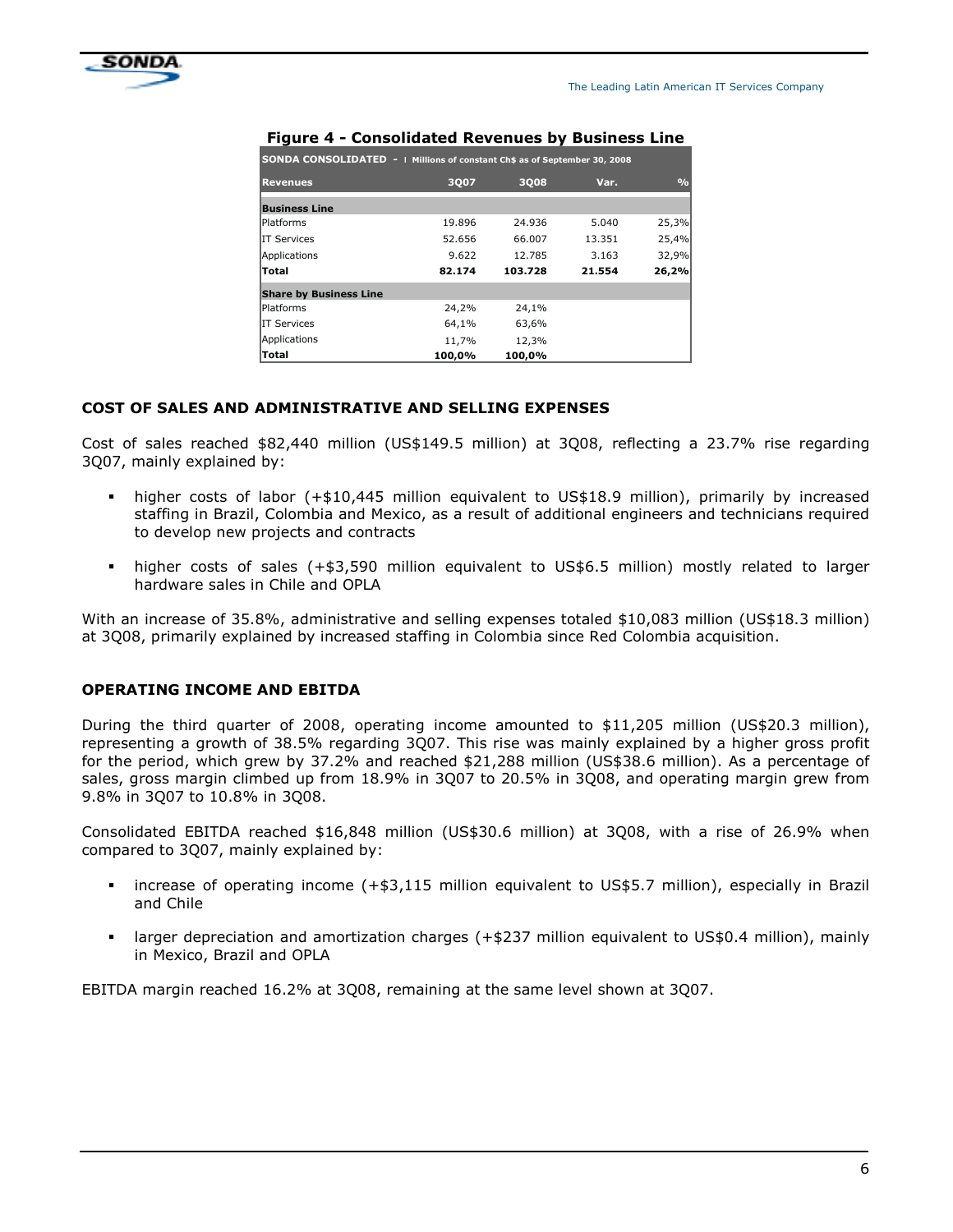

| SONDA CONSOLIDATED STATEMENTS OF INCOME               |           |           |           |               |  |  |  |  |  |  |
|-------------------------------------------------------|-----------|-----------|-----------|---------------|--|--|--|--|--|--|
| In millions of constant Ch\$ as of September 30, 2008 |           |           |           |               |  |  |  |  |  |  |
|                                                       |           |           |           |               |  |  |  |  |  |  |
| <b>INCOME STATEMENT</b>                               | 3007      | 3008      | VAR.      | $\frac{0}{0}$ |  |  |  |  |  |  |
| <b>Sales</b>                                          | 82.174    | 103.728   | 21.554    | 26,2%         |  |  |  |  |  |  |
| Cost of Sales                                         | $-66.657$ | $-82.440$ | $-15.784$ | 23,7%         |  |  |  |  |  |  |
| Gross Profit                                          | 15.517    | 21.288    | 5.771     | 37,2%         |  |  |  |  |  |  |
| <b>Operating Income</b>                               | 8.089     | 11.205    | 3.116     | 38,5%         |  |  |  |  |  |  |
| <b>EBITDA</b>                                         | 13.281    | 16.848    | 3.567     | 26,9%         |  |  |  |  |  |  |
| Non Operating Income                                  | 3.809     | $-8.111$  | $-11.920$ | $-312,9%$     |  |  |  |  |  |  |
| <b>Net Income</b>                                     | 9.069     | 405       | $-8.664$  | $-95,5%$      |  |  |  |  |  |  |
| <b>FINANCIAL RATIOS</b>                               |           |           |           |               |  |  |  |  |  |  |
| Gross Margin                                          | 18,9%     | 20,5%     |           |               |  |  |  |  |  |  |
| Operating Margin                                      | 9,8%      | 10,8%     |           |               |  |  |  |  |  |  |
| <b>EBITDA Margin</b>                                  | 16,2%     | 16,2%     |           |               |  |  |  |  |  |  |
| Net Margin                                            | 11,0%     | 0,4%      |           |               |  |  |  |  |  |  |

#### Figure 5 - Income Statement

#### NON-OPERATING INCOME

Non-operating income moved from a profit of \$3,809 million (US\$6.9 million) at 3Q07 to a loss of \$8,111 million (US\$14.7 million) at 3Q08, which is largely explained by:

- lower other non-operating income (-\$6,848 million equivalent to US\$12.4 million), with a final amount of \$301 million (US\$0.5 million) at 3Q08, mainly explained by the one-time profit of \$7,188 million (US\$13.0 million) generated by the divestiture of the equity investment in Officer in Jul'07
- larger charges for foreign exchange differences (+\$2,435 million equivalent to US\$4.4 million), with a final value of \$2,560 million (US\$4.6 million) at 3Q08, mainly as a result of the conversion of foreign subsidiaries' financial statements from local currencies to US Dollars under Technical Bulletin N°64
- lower financial income (-\$677 million equivalent to US\$1.2 million), reaching a balance of \$551 million (US\$1.0 million) at 3Q08, mostly due to reduced investments in marketable securities and time deposits

#### NET INCOME

During 3Q08, net profit totaled \$405 million (US\$0.7 million), which compares negatively with the amount of \$9,069 million (US\$16.5 million) obtained in 3Q07. This is mainly explained by the non-operating loss obtained in this period.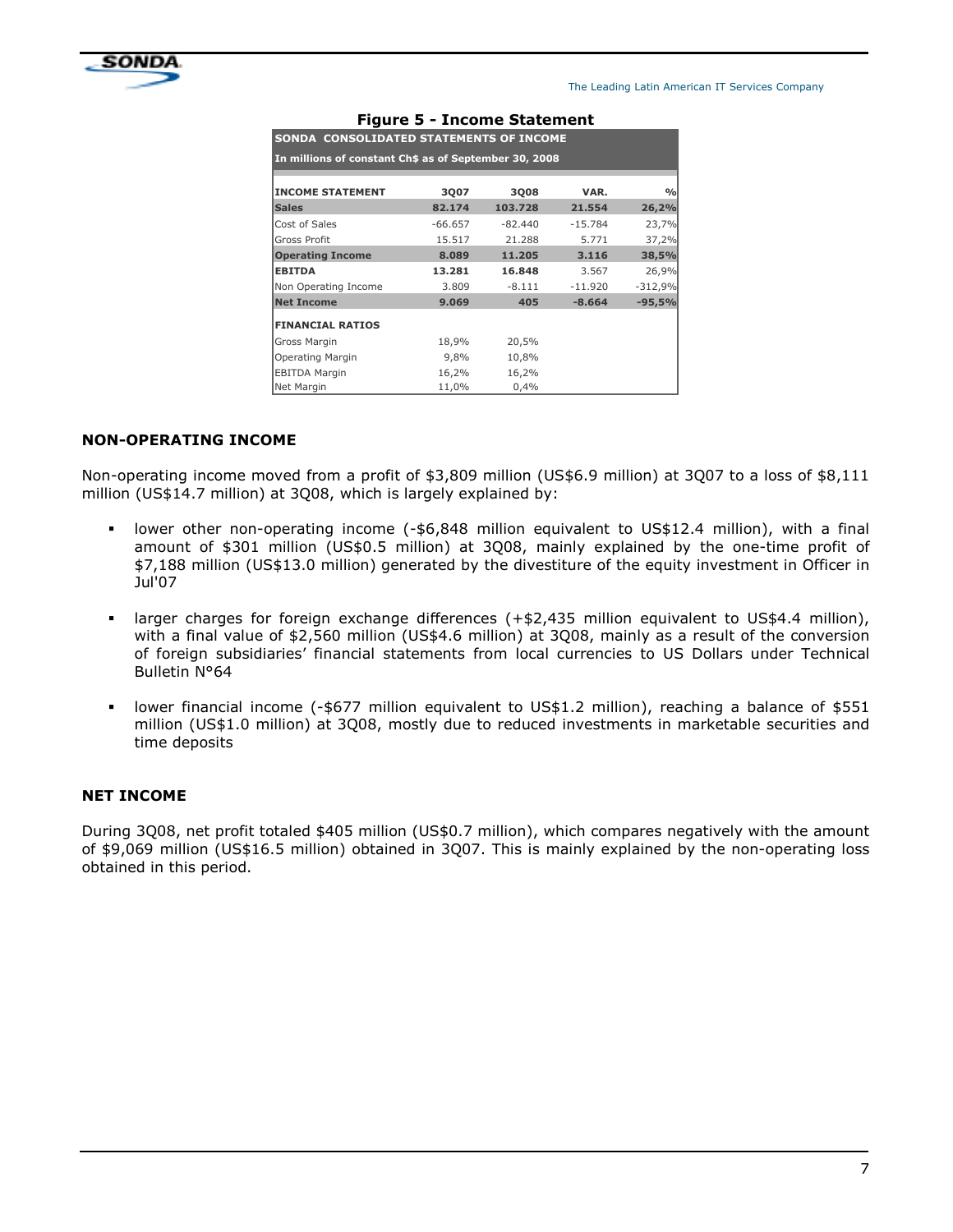

# 3. ANALYSIS OF REGIONAL RESULTS

#### CHILE

Main changes in Chile between Sep'07 and Sep'08 are detailed below, in millions of constant Chilean pesos as of September 30, 2008:

- rise of 6.5% in revenues, with a total of \$127,707 million (US\$231.6 million) at Sep'08, mainly due to higher revenues from both IT services and platforms business lines, related to new IT outsourcing contracts (+5.1%) and larger hardware sales (+8.0%)
- growth of 34.4% in operating income and 22.0% in EBITDA, with final amounts of \$20,677 million (US\$37.5 million) and \$33,276 million (US\$60.4 million) each, primarily as a result of larger revenues coming from high-margin businesses, especially IT services
- operating margin increased to 16.2% and EBITDA margin to 26.1% in Sep'08, mainly due to the growth in revenues associated with higher value added businesses

| <b>Sep-07</b>            | Sep-08     | Var.                                                                                          | $\frac{9}{6}$ | 3007      | <b>3Q08</b> | Var.               | $\frac{9}{6}$ |
|--------------------------|------------|-----------------------------------------------------------------------------------------------|---------------|-----------|-------------|--------------------|---------------|
|                          |            |                                                                                               |               |           |             |                    |               |
|                          |            |                                                                                               |               |           |             |                    |               |
| 119,864                  | 127.707    | 7.843                                                                                         | 6,5%          | 40.510    | 44.167      | 3.656              | 9,0%          |
| 44.938                   | 48.746     | 3.808                                                                                         | 8,5%          | 14.820    | 18.497      | 3.676              | 24,8%         |
| 67.547                   | 71.248     | 3.701                                                                                         | 5,5%          | 23.383    | $22.903 -$  | 480                | $-2,1%$       |
| 7.379                    | 7.714      | 335                                                                                           | 4,5%          | 2.308     | 2.767       | 459                | 19,9%         |
| $\overline{\phantom{a}}$ | $96.751 -$ | 1.677                                                                                         | 1,8%          | $-32.298$ | $-34.604 -$ | 2.306              | 7,1%          |
| 24.791                   | 30.957     | 6.165                                                                                         | 24,9%         | 8.212     | 9.563       | 1.351              | 16,4%         |
|                          | $10.279 -$ | 877                                                                                           | 9,3%          | $-3.282$  | $-3.157$    | 125                | $-3,8%$       |
| 15.389                   | 20.677     | 5.288                                                                                         | 34,4%         | 4.930     | 6.406       | 1.476              | 29,9%         |
| 27.272                   | 33.276     | 6.004                                                                                         | 22,0%         | 9.266     | 10.581      | 1.315              | 14,2%         |
| 12,8%                    | 16,2%      | 3,4%                                                                                          | 26,1%         | 12,2%     | 14,5%       | 2,3%               | 19,2%         |
| 22,8%                    | 26,1%      | 3,3%                                                                                          | 14,5%         | 22,9%     | 24,0%       | 1,1%               | 4,7%          |
|                          |            | i iyulc v<br>In millions of constant Ch\$ as of September 30, 2008<br>$95.073 -$<br>$9.402 -$ |               |           |             | DUSINGSS III CHIIG |               |

#### Figure 6 – Business in Chile

Main variations in this country between 3Q07 and 3Q08 are described below, in millions of constant Chilean pesos as of September 30, 2008:

- revenues amounted to \$44,167 million (US\$80.1 million) at 3Q08, with a rise of 9.0% regarding 3Q07, mainly due to higher revenues from platforms business
- growth of 29.9% in operating income and 14.2% in EBITDA, with final amounts of \$6,406 million (US\$11.6 million) and \$10,581 million (US\$19.2 million) each, primarily as a result of increased revenues
- operating margin rose to 14.5% and EBITDA margin increased to 24.0% at 3Q08

#### BRAZIL

Main changes in Brazil between Sep'07 and Sep'08 are described below, based on figures reported at the end of each period:

- 149.4% of growth in revenues, totaling US\$212.2 million at Sep'08, primarily as a result of increased revenues from IT services (+US\$95.4 million), mainly professional services and systems integration, and larger revenues in the applications business (+US\$30.9 million), in particular support and implementation services
- rise of 178.6% in operating income and 141.3% in EBITDA, with final amounts of US\$14.8 million and US\$18.1 million each at Sep'08, reflecting the increased level of businesses developed in this country, especially in the higher margin lines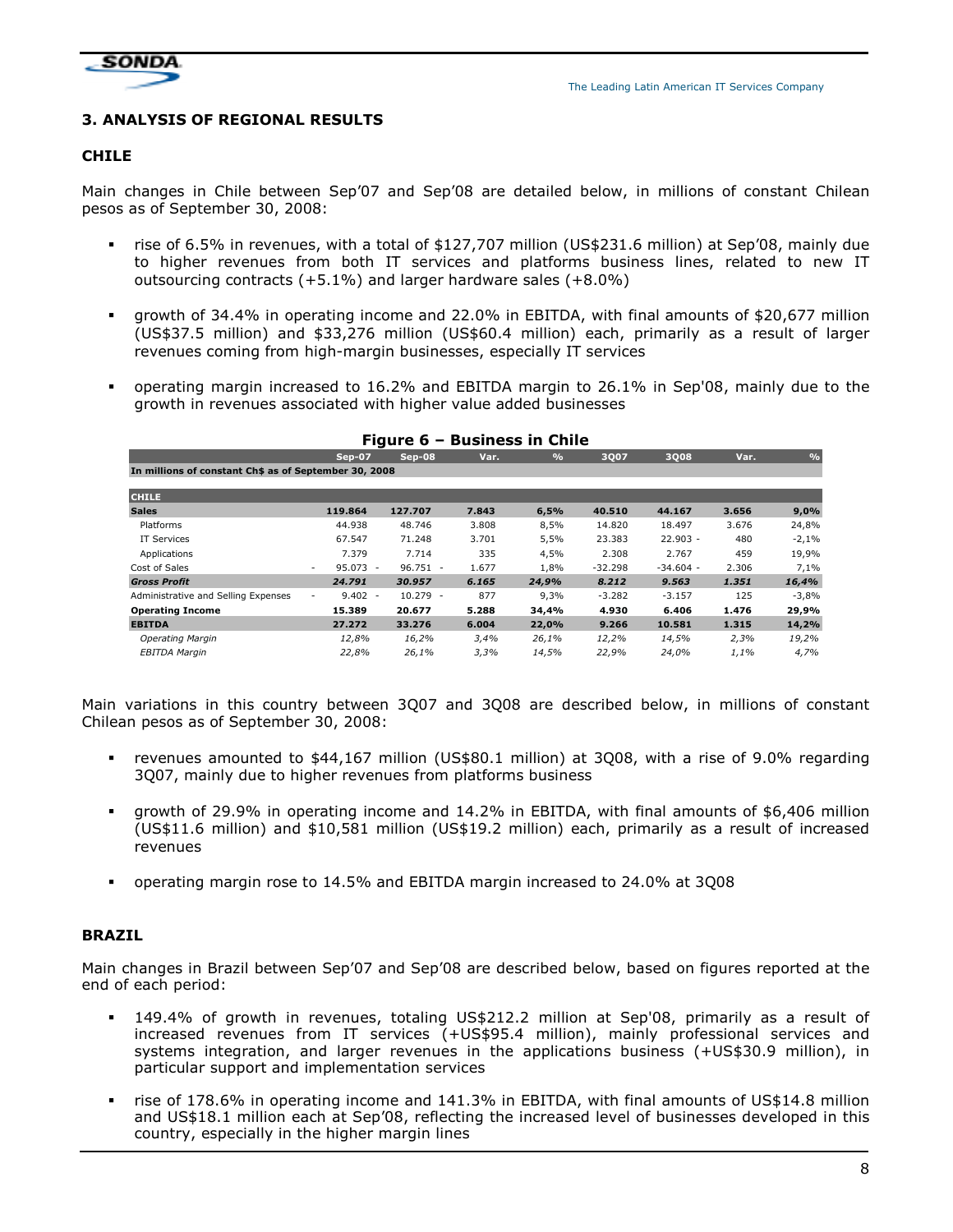

- operating margin of 7.0%, with an increase of 70 basis points regarding Sep'07
- EBITDA margin grew from 9.1% at 2Q08 to 10.1% at 3Q08, which led to an EBITDA margin of 8.5% at Sep'08 (8.8% at Sep'07)

| Figure 7 – Business in Brazil                                         |                     |            |         |               |           |             |        |               |
|-----------------------------------------------------------------------|---------------------|------------|---------|---------------|-----------|-------------|--------|---------------|
|                                                                       | Sep-07              | Sep-08     | Var.    | $\frac{9}{6}$ | 3Q07 (*)  | 3Q08 (*)    | Var.   | $\frac{1}{2}$ |
| In thousands of US dollars as reported in each period (historic data) |                     |            |         |               |           |             |        |               |
| <b>BRAZIL</b>                                                         |                     |            |         |               |           |             |        |               |
| <b>Sales</b>                                                          | 85.096              | 212,218    | 127.122 | 149,4%        | 57.318    | 76.288      | 18,970 | 33,1%         |
| Platforms                                                             | 878                 | 1.646      | 768     | 87,5%         | 226       | 681         | 455    | 201,3%        |
| IT Services                                                           | 70.996              | 166.426    | 95.430  | 134,4%        | 44.780    | 59.262      | 14.482 | 32,3%         |
| Applications                                                          | 13.222              | 44.146     | 30.924  | 233,9%        | 12.312    | 16.345      | 4.033  | 32,8%         |
| Cost of Sales                                                         | 71.474 -<br>$\sim$  | 173.026 -  | 101.552 | 142,1%        | $-48.195$ | $-61.422 -$ | 13.227 | 27,4%         |
| <b>Gross Profit</b>                                                   | 13,622              | 39.192     | 25,570  | 187,7%        | 9,124     | 14.866      | 5.742  | 62,9%         |
| Administrative and Selling Expenses                                   | $8.301 -$<br>$\sim$ | $24.370 -$ | 16.069  | 193,6%        | $-5.268$  | $-8.376 -$  | 3.108  | 59,0%         |
| <b>Operating Income</b>                                               | 5.321               | 14.822     | 9.501   | 178,6%        | 3.855     | 6.490       | 2.635  | 68,4%         |
| <b>EBITDA</b>                                                         | 7.496               | 18,088     | 10.592  | 141,3%        | 4.854     | 7.677       | 2.823  | 58,2%         |
| <b>Operating Margin</b>                                               | 6,3%                | 7,0%       | 0,7%    | 11,7%         | 6,7%      | 8,5%        | 1,8%   | 26,5%         |
| EBITDA Margin                                                         | 8,8%                | 8,5%       | $-0,3%$ | $-3,2%$       | 8,5%      | 10,1%       | 1,6%   | 18,8%         |

(\*) Quarterly figures shown in this table are calculated as the straight difference between figures reported in US dollars at the end of September of each year (9M), and figures reported in US dollars at the end of the first half of each year (1H).

Main changes in this country between 3Q07 and 3Q08 are detailed below, based on figures reported at the end of each period:

- 33.1% organic growth in revenues, with a total of US\$76.3 million at 3Q08, mostly as a result of higher revenues from both IT services (+US\$14.5 million) and applications businesses (+US\$4.0 million)
- 68.4% organic growth in operating income and 58.2% organic growth in EBITDA, with final amounts of \$6.5 million and US\$7.7 million each, primarily as a result of additional revenues coming from higher value added businesses
- operating margin increased to 8.5% and EBITDA margin rose to 10.1% at 3Q08, the later representing an increase of 160 basis points quarter over quarter

#### MEXICO

Main variations in Mexico between Sep'07 and Sep'08 are described below, based on figures reported at the end of each period:

- 10.9% increase in revenues, amounting to US\$26.2 million at Sep'08, primarily explained by larger revenues in IT services business (+US\$3.3 million), especially new professional services contracts and systems integration projects
- operating income of US\$2.5 million as of Sep'08, surpassing by 10.5% the value obtained at Sep'07, mainly as a result of higher revenues and lower administrative and selling expenses
- growth of 45.1% in EBITDA, totaling US\$3.7 million at Sep'08, as a result of both higher revenues and higher depreciation and amortization charges related to projects developed in recent months
- operating margin of 9.6% at Sep'08, remaining at the same level regarding Sep'07
- rise of 330 basis points in EBITDA margin, moving from 10.7% at Sep'07 to 14.0% at Sep'08, as a result of the implementation of contracts and other businesses with higher margins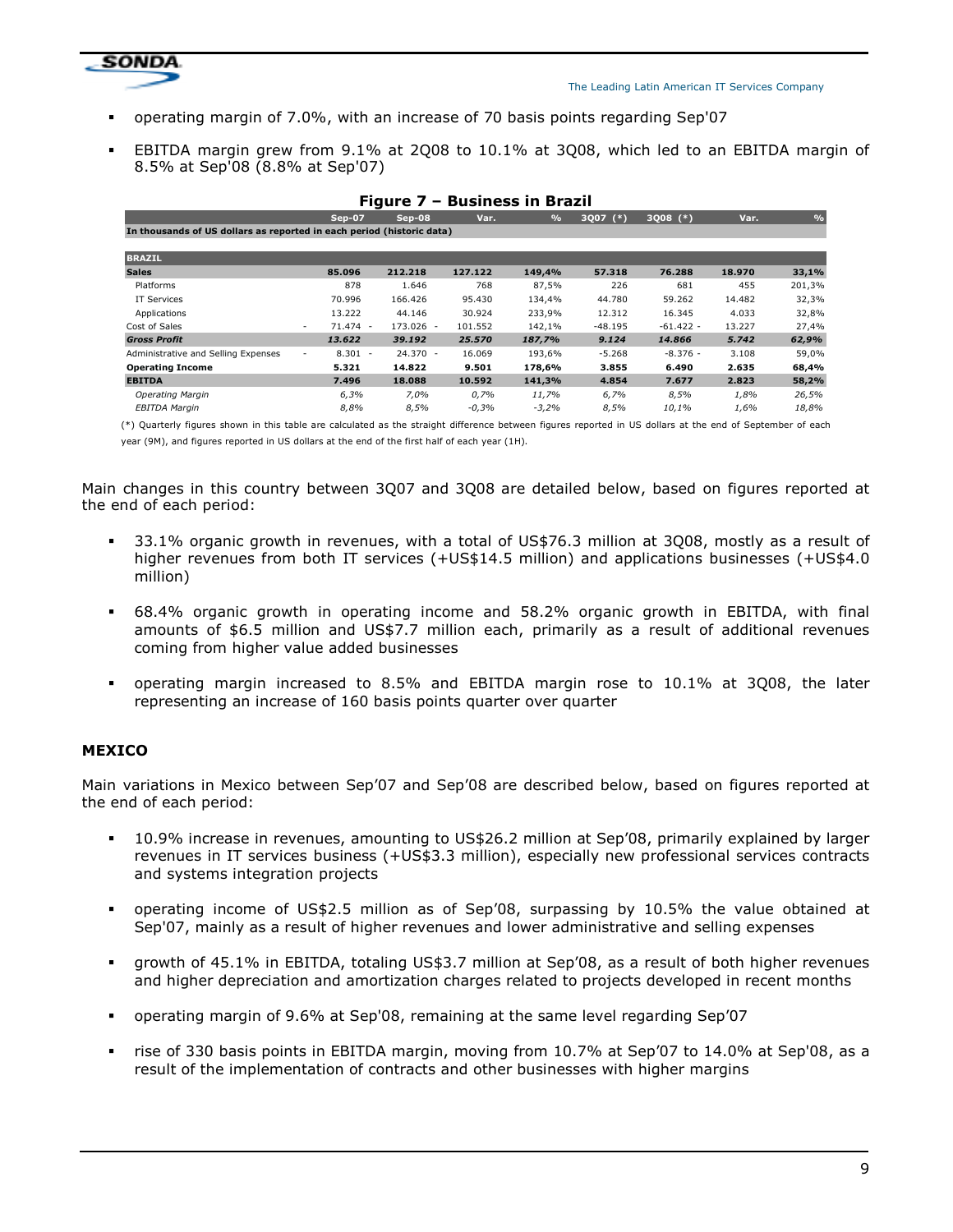

|                                                                       |                     | i iyul c                           | PUSINCSS IN MEARC |               |               |            |                |               |
|-----------------------------------------------------------------------|---------------------|------------------------------------|-------------------|---------------|---------------|------------|----------------|---------------|
|                                                                       | Sep-07              | Sep-08                             | Var.              | $\frac{9}{6}$ | 3Q07<br>$(*)$ | $3Q08$ (*) | Var.           | $\frac{1}{2}$ |
| In thousands of US dollars as reported in each period (historic data) |                     |                                    |                   |               |               |            |                |               |
| <b>MEXICO</b>                                                         |                     |                                    |                   |               |               |            |                |               |
| <b>Sales</b>                                                          | 23.643              | 26.213                             | 2.570             | 10,9%         | 9.831         | $9.749 -$  | 82             | $-0,8%$       |
| Platforms                                                             | 5.126               | $4.301 -$                          | 825               | $-16,1%$      | 3.618         | $2.098 -$  | 1.520          | $-42,0%$      |
| IT Services                                                           | 18.495              | 21.837                             | 3.342             | 18,1%         | 6.191         | 7.651      | 1.460          | 23,6%         |
| Applications                                                          | 22                  | 75                                 | 53                | 240,9%        | 22            | $0 -$      | 22             | $-100,0%$     |
| Cost of Sales                                                         | 17.639 -<br>$\sim$  | 20.221<br>$\overline{\phantom{a}}$ | 2.582             | 14.6%         | $-7.496$      | $-7.407$   | 89             | $-1,2%$       |
| <b>Gross Profit</b>                                                   | 6.004               | 5.992<br>$\overline{\phantom{a}}$  | 12                | $-0.2%$       | 2.335         | 2.342      | $\overline{z}$ | 0,3%          |
| Administrative and Selling Expenses                                   | $3.727 -$<br>$\sim$ | 3.477                              | 250               | $-6,7%$       | $-1.214$      | $-1.257 -$ | 43             | 3,5%          |
| <b>Operating Income</b>                                               | 2.277               | 2.515                              | 238               | 10,5%         | 1.121         | $1.085 -$  | 36             | $-3,2%$       |
| <b>EBITDA</b>                                                         | 2.520               | 3.657                              | 1.137             | 45,1%         | 1.220         | 1.492      | 272            | 22,3%         |
| Operating Margin                                                      | 9,6%                | 9,6%                               | $0.0\%$           | $-0.4%$       | 11,4%         | 11,1%      | $-0.3%$        | $-2,4%$       |
| <b>EBITDA Margin</b>                                                  | 10.7%               | 14,0%                              | 3,3%              | 30,9%         | 12.4%         | 15,3%      | 2,9%           | 23,3%         |

#### Figure 8 – Business in Mexico

(\*) Quarterly figures shown in this table are calculated as the straight difference between figures reported in US dollars at the end of September of each year (9M), and figures reported in US dollars at the end of the first half of each year (1H).

Main changes in this country between 3Q07 and 3Q08 are detailed below, based on figures reported at the end of each period:

- total revenues of US\$9.7 million at 3Q08, with a slight decrease when compared to 3Q07 as the increase in IT services revenues was offset by a decline in platforms sales
- operating income of US\$1.1 million at 3Q08, with an operating margin of 11.1%
- increase of 22.3% in EBITDA, totaling US\$1.5 million at 3Q08, primarily as a result of larger depreciation and amortization charges related to projects developed in recent months
- EBITDA margin climbed up to 15.3% at 3Q08, equivalent to a rise of 290 basis points

#### OPLA (Other countries in Latin America)

Main changes in this region, which includes the rest of the countries where SONDA has operations, are described below and are based on figures reported at the end of each period:

- rise of 87.0% in revenues, which amounted to US\$58.5 million at Sep'08, reflecting revenue growth in both IT services businesses (+US\$12.3 million, primarily full IT outsourcing projects) and platforms (+US\$13.1 million)
- increase in IT services revenues line largely explained by Colombia (+US\$11.1 million, mainly as a result of Red Colombia integration) and Ecuador (+US\$0.8 million)
- growth in platforms business revenues generated mostly in Costa Rica (+US\$6.0 million), Colombia (+US\$3.4 million), Argentina (+US\$1.7 million) and Peru (+US\$1.4 million)
- rise of 49.8% in operating income and 45.9% in EBITDA, with final amounts of US\$3.9 million and US\$6.6 million each, which are mainly explained by better results in Costa Rica, Colombia and Peru
- operating margin reached 6.7% at Sep'08, and EBITDA margin decreased to 11.3% due to the consolidation of Red Colombia operations since Mar'08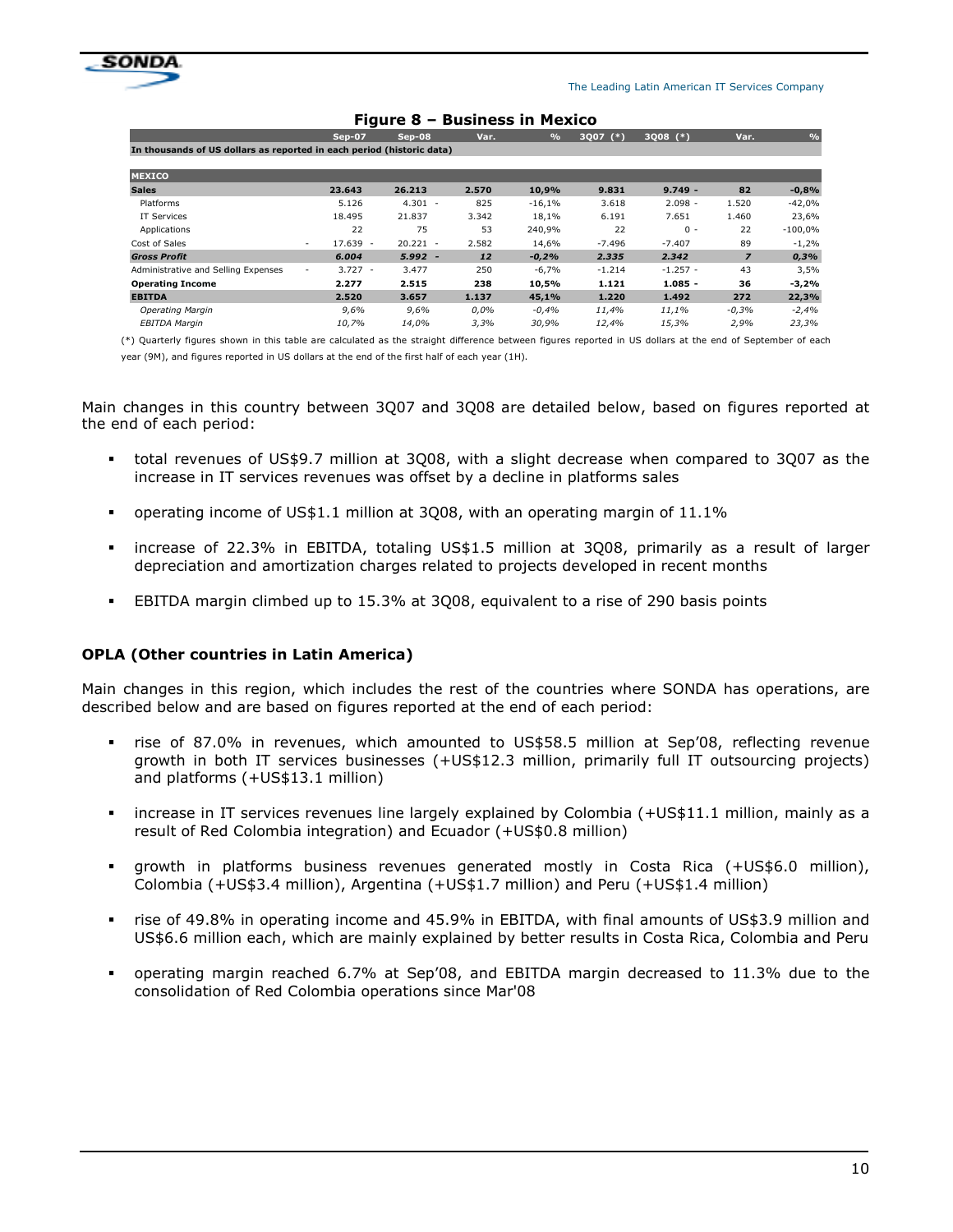

|                                                                       | . 1941 <del>-</del> 2<br>раэнсээ нг үг ба |                                    |         |               |               |             |         |               |
|-----------------------------------------------------------------------|-------------------------------------------|------------------------------------|---------|---------------|---------------|-------------|---------|---------------|
|                                                                       | Sep-07                                    | Sep-08                             | Var.    | $\frac{9}{6}$ | 3Q07<br>$(*)$ | $3Q08$ (*)  | Var.    | $\frac{9}{6}$ |
| In thousands of US dollars as reported in each period (historic data) |                                           |                                    |         |               |               |             |         |               |
| <b>OPLA</b>                                                           |                                           |                                    |         |               |               |             |         |               |
| <b>Sales</b>                                                          | 31.272                                    | 58,472                             | 27,200  | 87,0%         | 11.325        | 19,809      | 8.484   | 74,9%         |
| Platforms                                                             | 15.277                                    | 28.361                             | 13.084  | 85,6%         | 5.969         | 8.639       | 2.670   | 44,7%         |
| IT Services                                                           | 13.197                                    | 25.545                             | 12.348  | 93,6%         | 4.424         | 9.698       | 5.274   | 119,2%        |
| Applications                                                          | 2.798                                     | 4.566                              | 1.768   | 63,2%         | 932           | 1.472       | 540     | 57,9%         |
| Cost of Sales                                                         | 24.566 -<br>$\overline{\phantom{a}}$      | 47.653<br>$\overline{\phantom{a}}$ | 23.087  | 94,0%         | $-8.918$      | $-16.152 -$ | 7.234   | 81,1%         |
| <b>Gross Profit</b>                                                   | 6.706                                     | 10,819                             | 4.113   | 61,3%         | 2.407         | 3.657       | 1.250   | 51,9%         |
| Administrative and Selling Expenses                                   | $4.104 -$<br>$\overline{\phantom{a}}$     | $6.920 -$                          | 2.816   | 68,6%         | $-1.457$      | $-2.673 -$  | 1.216   | 83,5%         |
| <b>Operating Income</b>                                               | 2.602                                     | 3.899                              | 1.297   | 49,8%         | 950           | 984         | 34      | 3,6%          |
| <b>EBITDA</b>                                                         | 4.508                                     | 6.579                              | 2.071   | 45,9%         | 1.549         | 2.000       | 451     | 29,1%         |
| <b>Operating Margin</b>                                               | 8,3%                                      | 6,7%                               | $-1,7%$ | $-19,9%$      | $8.4\%$       | 5,0%        | $-3,4%$ | $-40,8%$      |
| <b>EBITDA Margin</b>                                                  | 14,4%                                     | 11,3%                              | $-3,2%$ | $-22,0%$      | 13,7%         | 10,1%       | $-3,6%$ | $-26,2%$      |

#### Figure 9 – Business in OPLA

(\*) Quarterly figures shown in this table are calculated as the straight difference between figures reported in US dollars at the end of September of each year (9M), and figures reported in US dollars at the end of the first half of each year (1H).

Main changes in this region between 3Q07 and 3Q08 are detailed below, based on figures reported at the end of each period:

- revenues amounted to US\$19.8 million at 3Q08, with a growth of 74.9% mostly explained by higher revenues coming from both IT services (+US\$5.3 million) and platforms business lines (+US\$2.7 million)
- increase of 3.6% in operating income and 29.1% in EBITDA, with totals of US\$1.0 million and US\$2.0 million each, especially reflecting larger revenues in IT services business, mainly associated to the integration of Red Colombia operations, which also involved higher costs of sales and administrative and selling expenses
- decline in operating margin to 5.0% and EBITDA margin to 10.1% at 3Q08, both explained almost 100% by the consolidation of Red Colombia since Mar'08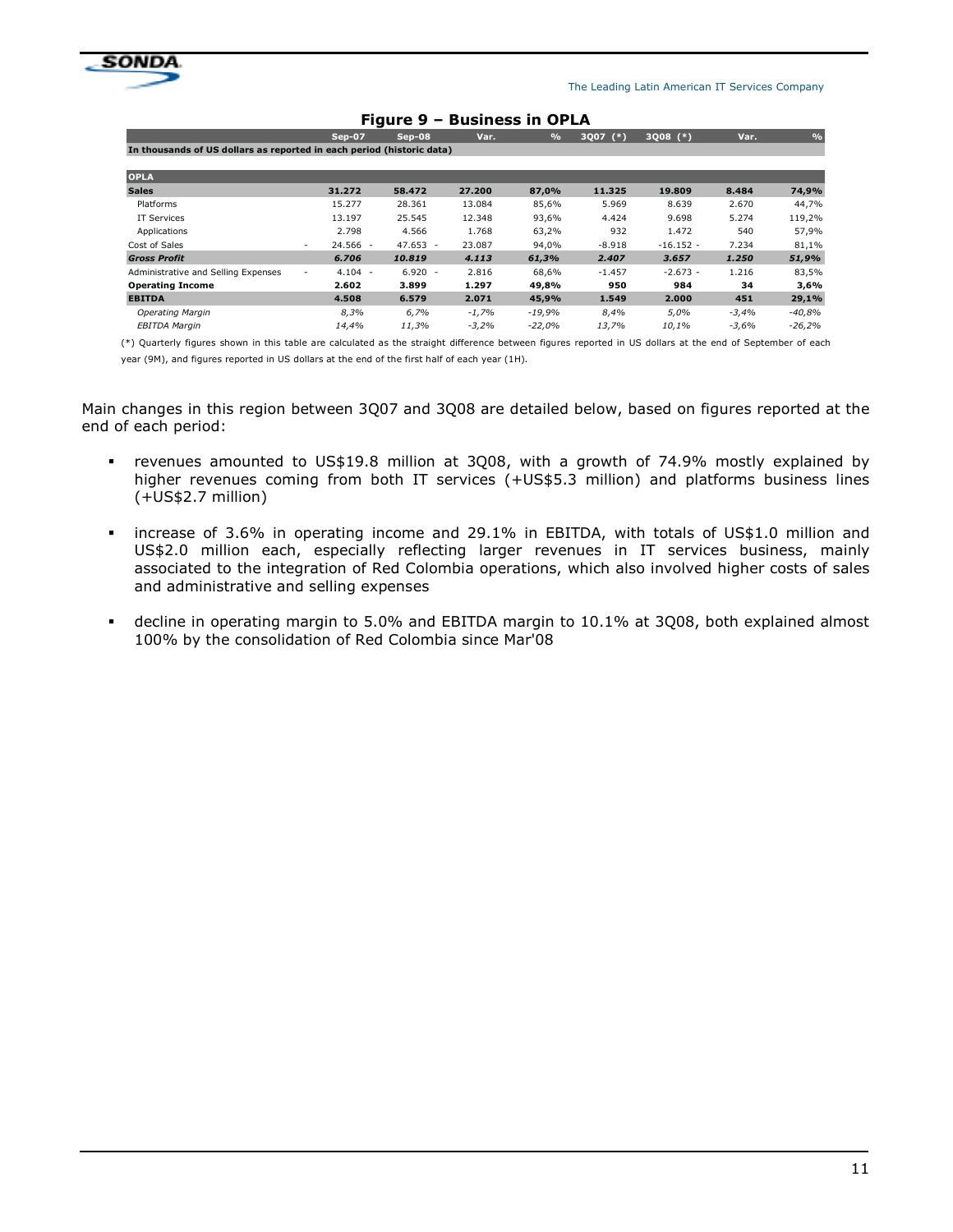

 $\overline{\phantom{a}}$ <br>In millions of constant Ch\$ as of September

Sep-07 Sep-08 Var. % 3Q07 3Q08 Var. %

# Figure 10 - Regional Summary (in millions of constant Ch\$ as of September, 2008)

| <b>CHILE</b>                        |                                                               |                  |         |          |           |             |         |          |
|-------------------------------------|---------------------------------------------------------------|------------------|---------|----------|-----------|-------------|---------|----------|
| <b>Sales</b>                        | 119.864                                                       | 127.707          | 7.843   | 6,5%     | 40.510    | 44.167      | 3.656   | 9,0%     |
| Platforms                           | 44.938                                                        | 48.746           | 3.808   | 8,5%     | 14.820    | 18.497      | 3.676   | 24,8%    |
| <b>IT Services</b>                  | 67.547                                                        | 71.248           | 3.701   | 5,5%     | 23.383    | 22.903 -    | 480     | $-2,1%$  |
| Applications                        | 7.379                                                         | 7.714            | 335     | 4,5%     | 2.308     | 2.767       | 459     | 19,9%    |
| Cost of Sales                       | 95.073 -<br>$\sim$                                            | 96.751 -         | 1.677   | 1,8%     | $-32.298$ | $-34.604 -$ | 2.306   | 7,1%     |
| <b>Gross Profit</b>                 | 24.791                                                        | 30.957           | 6.165   | 24,9%    | 8.212     | 9.563       | 1.351   | 16,4%    |
| Administrative and Selling Expenses | $9.402 -$<br>$\overline{\phantom{a}}$                         | 10.279<br>$\sim$ | 877     | 9,3%     | $-3.282$  | $-3.157$    | 125     | $-3,8%$  |
| <b>Operating Income</b>             | 15.389                                                        | 20.677           | 5.288   | 34,4%    | 4.930     | 6.406       | 1.476   | 29,9%    |
| <b>EBITDA</b>                       | 27.272                                                        | 33.276           | 6.004   | 22,0%    | 9.266     | 10.581      | 1.315   | 14,2%    |
| <b>Operating Margin</b>             | 12,8%                                                         | 16,2%            | 3,4%    | 26,1%    | 12,2%     | 14,5%       | 2,3%    | 19,2%    |
| <b>EBITDA Margin</b>                | 22,8%                                                         | 26,1%            | 3,3%    | 14,5%    | 22,9%     | 24,0%       | 1,1%    | 4,7%     |
| <b>BRAZIL</b>                       |                                                               |                  |         |          |           |             |         |          |
| <b>Sales</b>                        | 47.549                                                        | 116.998          | 69.448  | 146,1%   | 31.041    | 42.918      | 11.877  | 38,3%    |
| Platforms                           | 491                                                           | 907              | 417     | 85,0%    | 103       | 382         | 278     | 270,0%   |
| <b>IT Services</b>                  | 39.671                                                        | 91.752           | 52.082  | 131,3%   | 24.092    | 33.349      | 9.258   | 38,4%    |
| Applications                        | 7.388                                                         | 24.338           | 16.950  | 229,4%   | 6.847     | 9.187       | 2.340   | 34,2%    |
| Cost of Sales                       | 39.938<br>$\overline{\phantom{a}}$                            | 95.391 -         | 55.453  | 138,8%   | $-26.103$ | $-34.568 -$ | 8.465   | 32,4%    |
| <b>Gross Profit</b>                 | 7.612                                                         | 21.607           | 13.995  | 183,9%   | 4.938     | 8.350       | 3.412   | 69,1%    |
| Administrative and Selling Expenses | 4.638<br>$\overline{\phantom{a}}$<br>$\overline{\phantom{a}}$ | $13.435 -$       | 8.797   | 189,7%   | $-2.836$  | $-4.719 -$  | 1.883   | 66,4%    |
| <b>Operating Income</b>             | 2.973                                                         | 8.172            | 5.198   | 174,8%   | 2.102     | 3.631       | 1.529   | 72,7%    |
| <b>EBITDA</b>                       | 4.189                                                         | 9.972            | 5.784   | 138,1%   | 2.618     | 4.298       | 1.680   | 64,2%    |
| <b>Operating Margin</b>             | 6,3%                                                          | 7,0%             | 0,7%    | 11,7%    | 6,8%      | 8,5%        | 1,7%    | 24,9%    |
| <b>EBITDA Margin</b>                | 8,8%                                                          | 8,5%             | $-0,3%$ | $-3,2%$  | 8,4%      | 10,0%       | 1,6%    | 18,7%    |
| <b>MEXICO</b>                       |                                                               |                  |         |          |           |             |         |          |
| <b>Sales</b>                        | 13.211                                                        | 14.451           | 1.240   | 9,4%     | 5.003     | 5.479       | 476     | 9,5%     |
| Platforms                           | 2.864                                                         | $2.371 -$        | 493     | $-17,2%$ | 1.968     | $1.171 -$   | 797     | -40,5%   |
| <b>IT Services</b>                  | 10.335                                                        | 12.039           | 1.704   | 16,5%    | 3.022     | 4.308       | 1.285   | 42,5%    |
| Applications                        | 12                                                            | 41               | 29      | 236,4%   | 12        | $0 -$       | 12      | $-96,1%$ |
| Cost of Sales                       | 9.856<br>$\overline{\phantom{a}}$                             | 11.148<br>$\sim$ | 1.292   | 13,1%    | $-3.828$  | $-4.165 -$  | 336     | 8,8%     |
| <b>Gross Profit</b>                 | 3.355                                                         | $3.303 -$        | 51      | $-1,5%$  | 1.174     | 1.314       | 140     | 11,9%    |
| Administrative and Selling Expenses | $2.083 -$<br>$\overline{\phantom{a}}$                         | 1.917            | 166     | $-8,0%$  | -589      | $-707 -$    | 118     | 20,0%    |
| <b>Operating Income</b>             | 1.272                                                         | 1.387            | 114     | 9,0%     | 585       | 607         | 22      | 3,7%     |
| <b>EBITDA</b>                       | 1.408                                                         | 2.016            | 608     | 43,2%    | 636       | 836         | 201     | 31,6%    |
| <b>Operating Margin</b>             | 9,6%                                                          | 9,6%             | 0,0%    | $-0,4%$  | 11,7%     | 11,1%       | $-0,6%$ | $-5,3%$  |
| <b>EBITDA Margin</b>                | 10,7%                                                         | 14,0%            | 3,3%    | 30,9%    | 12,7%     | 15,3%       | 2,6%    | 20,1%    |
| <b>OPLA</b>                         |                                                               |                  |         |          |           |             |         |          |
| <b>Sales</b>                        | 17.474                                                        | 32.236           | 14.762  | 84,5%    | 5.620     | 11.165      | 5.546   | 98,7%    |
| Platforms                           | 8.536                                                         | 15.636           | 7.099   | 83,2%    | 3.005     | 4.887       | 1.883   | 62,7%    |
| <b>IT Services</b>                  | 7.374                                                         | 14.083           | 6.709   | 91,0%    | 2.160     | 5.447       | 3.286   | 152,1%   |
| Applications                        | 1.563                                                         | 2.517            | 954     | 61,0%    | 454       | 831         | 377     | 82,9%    |
| Cost of Sales                       | $13.727 -$                                                    | 26.272 -         | 12.545  | 91,4%    | $-4.427$  | $-9.104 -$  | 4.677   | 105,6%   |
| <b>Gross Profit</b>                 | 3.747                                                         | 5.965            | 2.217   | 59,2%    | 1.192     | 2.061       | 869     | 72,9%    |
| Administrative and Selling Expenses | $2.293 -$                                                     | $3.815 -$        | 1.522   | 66,4%    | $-720$    | $-1.501 -$  | 780     | 108,4%   |
| <b>Operating Income</b>             | 1.454                                                         | 2.150            | 696     | 47,8%    | 472       | 561         | 89      | 18,8%    |
| <b>EBITDA</b>                       | 2.519                                                         | 3.627            | 1.108   | 44,0%    | 761       | 1.132       | 371     | 48,8%    |
| <b>Operating Margin</b>             | 8,3%                                                          | 6,7%             | $-1,7%$ | $-19,9%$ | 8,4%      | 5,0%        | $-3,4%$ | $-40,2%$ |
| <b>EBITDA Margin</b>                | 14,4%                                                         | 11,3%            | $-3,2%$ | $-22,0%$ | 13,5%     | 10,1%       | $-3,4%$ | $-25,1%$ |
|                                     |                                                               |                  |         |          |           |             |         |          |
| <b>CONSOLIDATED TOTAL</b>           |                                                               |                  |         |          |           |             |         |          |
| <b>Sales</b>                        | 198.099                                                       | 291.393          | 93.294  | 47,1%    | 82.174    | 103.728     | 21.554  | 26,2%    |
| Platforms                           | 56.829                                                        | 67.660           | 10.831  | 19,1%    | 19.896    | 24.936      | 5.040   | 25,3%    |
| IT Services                         | 124.927                                                       | 189.122          | 64.195  | 51,4%    | 52.656    | 66.007      | 13.351  | 25,4%    |
| Applications                        | 16.343                                                        | 34.610           | 18.267  | 111,8%   | 9.622     | 12.785      | 3.163   | 32,9%    |
| Cost of Sales                       | 158.594 -                                                     | 229.561 -        | 70.967  | 44,7% -  | 66.657 -  | 82.440 -    | 15.784  | 23,7%    |
| <b>Gross Profit</b>                 | 39.505                                                        | 61.832           | 22.327  | 56,5%    | 15.517    | 21.288      | 5.771   | 37,2%    |
| Administrative and Selling Expenses | 18.416 -                                                      | 29.447 -         | 11.031  | 59,9% -  | $7.427 -$ | $10.083 -$  | 2.656   | 35,8%    |
| <b>Operating Income</b>             | 21.089                                                        | 32.385           | 11.296  | 53,6%    | 8.089     | 11.205      | 3.116   | 38,5%    |
| <b>EBITDA</b>                       | 35.388                                                        | 48.891           | 13.503  | 38,2%    | 13.281    | 16.848      | 3.567   | 26,9%    |
| <b>Operating Margin</b>             | 10,6%                                                         | 11,1%            | 0,5%    | 4,4%     | 9,8%      | 10,8%       | 1,0%    | 9,7%     |
| <b>EBITDA Margin</b>                | 17,9%                                                         | 16,8%            | $-1,1%$ | $-6,1%$  | 16,2%     | 16,2%       | 0,1%    | 0,5%     |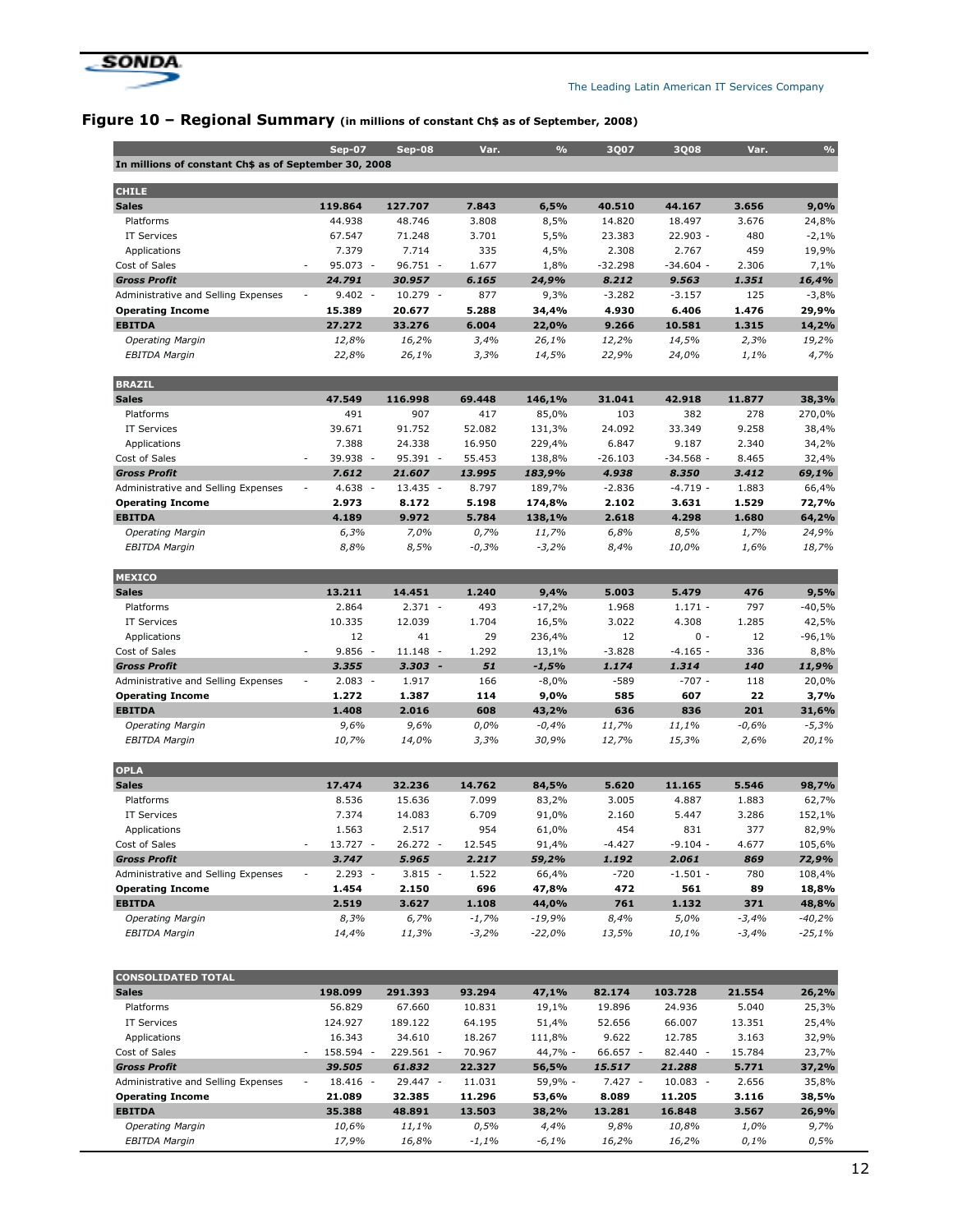

# Figure 11 - Regional Summary (in thousands of US dollars as reported in each period)

|                                                                       | <b>Sep-07</b>                          | $Sep-08$                            | Var.            | $\frac{9}{6}$   | 3007 (*)            | 3Q08 (*)             | Var.            | $\frac{0}{0}$   |
|-----------------------------------------------------------------------|----------------------------------------|-------------------------------------|-----------------|-----------------|---------------------|----------------------|-----------------|-----------------|
| In thousands of US dollars as reported in each period (historic data) |                                        |                                     |                 |                 |                     |                      |                 |                 |
|                                                                       |                                        |                                     |                 |                 |                     |                      |                 |                 |
| <b>CHILE</b>                                                          |                                        |                                     |                 |                 |                     |                      |                 |                 |
| <b>Sales</b>                                                          | 214.513                                | 231.643                             | 17.130          | 8,0%            | 80.987              | 78.354 -             | 2.633           | $-3,3%$         |
| Platforms                                                             | 80.423                                 | 88.418                              | 7.995           | 9,9%            | 29.745              | 32.914               | 3.169           | 10,7%           |
| <b>IT Services</b>                                                    | 120.885                                | 129.234                             | 8.349           | 6,9%            | 46.571              | $40.526 -$           | 6.045           | $-13,0%$        |
| Applications                                                          | 13.206                                 | 13.992                              | 786             | 6,0%            | 4.672               | 4.915                | 242             | 5,2%            |
| Cost of Sales<br><b>Gross Profit</b>                                  | 170.146 -<br>44.367                    | 175.492 -<br>56.151                 | 5.346<br>11.784 | 3,1%<br>26,6%   | $-64.517$<br>16.469 | $-61.459$<br>16.895  | 3.058<br>426    | $-4,7%$<br>2,6% |
| Administrative and Selling Expenses                                   | $16.826 -$<br>$\overline{\phantom{a}}$ | $18.645 -$                          | 1.819           | 10,8%           | $-6.529$            | $-5.576$             | 953             | $-14,6%$        |
| <b>Operating Income</b>                                               | 27.541                                 | 37.505                              | 9.965           | 36,2%           | 9.942               | 11.319               | 1.378           | 13,9%           |
| <b>EBITDA</b>                                                         | 48.807                                 | 60.358                              | 11.550          | 23,7%           | 18.509              | 18.716               | 207             | 1,1%            |
| <b>Operating Margin</b>                                               | 12,8%                                  | 16,2%                               | 3,4%            | 26,1%           | 12,3%               | 14,4%                | 2,2%            | 17,7%           |
| <b>EBITDA Margin</b>                                                  | 22,8%                                  | 26,1%                               | 3,3%            | 14,5%           | 22,9%               | 23,9%                | 1,0%            | 4,5%            |
|                                                                       |                                        |                                     |                 |                 |                     |                      |                 |                 |
| <b>BRAZIL</b>                                                         |                                        |                                     |                 |                 |                     |                      |                 |                 |
| <b>Sales</b>                                                          | 85.096                                 | 212.218                             | 127.122         | 149,4%          | 57.318              | 76.288               | 18.970          | 33,1%           |
| Platforms                                                             | 878                                    | 1.646                               | 768             | 87,5%           | 226                 | 681                  | 455             | 201,3%          |
| <b>IT Services</b>                                                    | 70.996                                 | 166.426                             | 95.430          | 134,4%          | 44.780              | 59.262               | 14.482          | 32,3%           |
| Applications                                                          | 13.222                                 | 44.146                              | 30.924          | 233,9%          | 12.312              | 16.345               | 4.033           | 32,8%           |
| Cost of Sales                                                         | 71.474 -                               | 173.026<br>$\overline{\phantom{a}}$ | 101.552         | 142,1%          | $-48.195$           | $-61.422 -$          | 13.227          | 27,4%           |
| <b>Gross Profit</b>                                                   | 13.622                                 | 39.192                              | 25.570          | 187,7%          | 9.124               | 14.866               | 5.742           | 62,9%           |
| Administrative and Selling Expenses                                   | $8.301 -$                              | 24.370 -                            | 16.069          | 193,6%          | $-5.268$            | $-8.376 -$           | 3.108           | 59,0%           |
| <b>Operating Income</b>                                               | 5.321                                  | 14.822                              | 9.501           | 178,6%          | 3.855               | 6.490                | 2.635           | 68,4%           |
| <b>EBITDA</b>                                                         | 7.496                                  | 18.088                              | 10.592          | 141,3%          | 4.854               | 7.677                | 2.823           | 58,2%           |
| <b>Operating Margin</b>                                               | 6,3%                                   | 7,0%                                | 0,7%            | 11,7%           | 6,7%                | 8,5%                 | 1,8%            | 26,5%           |
| <b>EBITDA Margin</b>                                                  | 8,8%                                   | 8,5%                                | $-0,3%$         | $-3,2%$         | 8,5%                | 10,1%                | 1,6%            | 18,8%           |
| <b>MEXICO</b>                                                         |                                        |                                     |                 |                 |                     |                      |                 |                 |
| <b>Sales</b>                                                          | 23.643                                 | 26.213                              | 2.570           | 10,9%           | 9.831               | $9.749 -$            | 82              | $-0,8%$         |
| Platforms                                                             | 5.126                                  | $4.301 -$                           | 825             | $-16,1%$        | 3.618               | $2.098 -$            | 1.520           | $-42,0%$        |
| <b>IT Services</b>                                                    | 18.495                                 | 21.837                              | 3.342           | 18,1%           | 6.191               | 7.651                | 1.460           | 23,6%           |
| Applications                                                          | 22                                     | 75                                  | 53              | 240,9%          | 22                  | $0 -$                | 22              | $-100,0%$       |
| Cost of Sales                                                         | 17.639 -<br>٠                          | $20.221 -$                          | 2.582           | 14,6%           | $-7.496$            | $-7.407$             | 89              | $-1,2%$         |
| <b>Gross Profit</b>                                                   | 6.004                                  | $5.992 -$                           | 12              | $-0,2%$         | 2.335               | 2.342                | $\overline{z}$  | 0,3%            |
| Administrative and Selling Expenses                                   | $3.727 -$<br>$\overline{a}$            | 3.477                               | 250             | $-6,7%$         | $-1.214$            | $-1.257 -$           | 43              | 3,5%            |
| <b>Operating Income</b>                                               | 2.277                                  | 2.515                               | 238             | 10,5%           | 1.121               | $1.085 -$            | 36              | $-3,2%$         |
| <b>EBITDA</b>                                                         | 2.520                                  | 3.657                               | 1.137           | 45,1%           | 1.220               | 1.492                | 272             | 22,3%           |
| <b>Operating Margin</b>                                               | 9,6%                                   | 9,6%                                | 0,0%            | $-0,4%$         | 11,4%               | 11,1%                | $-0,3%$         | $-2,4%$         |
| <b>EBITDA Margin</b>                                                  | 10,7%                                  | 14,0%                               | 3,3%            | 30,9%           | 12,4%               | 15,3%                | 2,9%            | 23,3%           |
|                                                                       |                                        |                                     |                 |                 |                     |                      |                 |                 |
| <b>OPLA</b>                                                           |                                        |                                     |                 |                 |                     |                      |                 |                 |
| <b>Sales</b>                                                          | 31.272                                 | 58.472                              | 27.200          | 87,0%           | 11.325              | 19.809               | 8.484           | 74,9%           |
| Platforms                                                             | 15.277                                 | 28.361                              | 13.084          | 85,6%           | 5.969               | 8.639                | 2.670           | 44,7%           |
| <b>IT Services</b>                                                    | 13.197                                 | 25.545                              | 12.348          | 93,6%           | 4.424               | 9.698                | 5.274           | 119,2%          |
| Applications                                                          | 2.798                                  | 4.566                               | 1.768<br>23.087 | 63,2%           | 932                 | 1.472                | 540             | 57,9%           |
| Cost of Sales<br><b>Gross Profit</b>                                  | 24.566 -<br>6.706                      | 47.653 -<br>10.819                  | 4.113           | 94,0%<br>61,3%  | $-8.918$<br>2.407   | $-16.152 -$<br>3.657 | 7.234<br>1.250  | 81,1%<br>51,9%  |
| Administrative and Selling Expenses                                   | 4.104<br>$\overline{\phantom{a}}$      | $6.920 -$                           | 2.816           |                 | -1.457              | -2.673 -             | 1.216           | 83,5%           |
| <b>Operating Income</b>                                               | 2.602                                  | 3.899                               | 1.297           | 68,6%<br>49,8%  | 950                 | 984                  | 34              | 3,6%            |
| <b>EBITDA</b>                                                         | 4.508                                  | 6.579                               | 2.071           | 45,9%           | 1.549               | 2.000                | 451             | 29,1%           |
| <b>Operating Margin</b>                                               | 8,3%                                   | 6,7%                                | $-1,7%$         | $-19,9%$        | 8,4%                | 5,0%                 | $-3,4%$         | $-40,8%$        |
| <b>EBITDA Margin</b>                                                  | 14,4%                                  | 11,3%                               | $-3,2%$         | $-22,0%$        | 13,7%               | 10,1%                | $-3,6%$         | $-26,2%$        |
|                                                                       |                                        |                                     |                 |                 |                     |                      |                 |                 |
|                                                                       |                                        |                                     |                 |                 |                     |                      |                 |                 |
| <b>CONSOLIDATED TOTAL</b>                                             |                                        |                                     |                 |                 |                     |                      |                 |                 |
| <b>Sales</b>                                                          | 354.524                                | 528.546                             | 174.022         | 49,1%           | 159.461             | 184.200              | 24.739          | 15,5%           |
| Platforms                                                             | 101.704                                | 122.726                             | 21.022          | 20,7%           | 39.558              | 44.332               | 4.774           | 12,1%           |
| <b>IT Services</b>                                                    | 223.573                                | 343.042                             | 119.469         | 53,4%           | 101.966             | 117.137              | 15.171          | 14,9%           |
| Applications                                                          | 29.248                                 | 62.779                              | 33.531          | 114,6%          | 17.938              | 22.732               | 4.793           | 26,7%           |
| Cost of Sales                                                         | 283.825 -                              | 416.392 -                           | 132.567         | 46,7% -         | 129.126 -           | 146.440 -            | 17.314          | 13,4%           |
| <b>Gross Profit</b>                                                   | 70.699                                 | 112.154                             | 41.455          | 58,6%           | 30.335              | 37.760               | 7.425           | 24,5%           |
| Administrative and Selling Expenses                                   | 32.958 -<br>$\overline{\phantom{a}}$   | $53.412 -$                          | 20.454          | $62,1% -$       | 14.468 -            | 17.882 -             | 3.414           | 23,6%           |
| <b>Operating Income</b>                                               | 37.741                                 | 58.741                              | 21.001          | 55,6%           | 15.868              | 19.878               | 4.011           | 25,3%           |
| <b>EBITDA</b>                                                         | 63.331                                 | 88.682                              | 25.350          | 40,0%           | 26.132              | 29.885               | 3.752           | 14,4%           |
| <b>Operating Margin</b><br><b>EBITDA Margin</b>                       | 10,6%<br>17,9%                         | 11,1%<br>16,8%                      | 0,5%<br>$-1,1%$ | 4,4%<br>$-6,1%$ | 10,0%<br>16,4%      | 10,8%<br>16,2%       | 0,8%<br>$-0,2%$ | 8,5%<br>$-1,0%$ |
|                                                                       |                                        |                                     |                 |                 |                     |                      |                 |                 |

(\*) Quarterly figures shown in this table are calculated as the straight difference between figures reported in US dollars at the end of September of each year (9M), and figures reported in US dollars at the end of the first half of each year (1H).